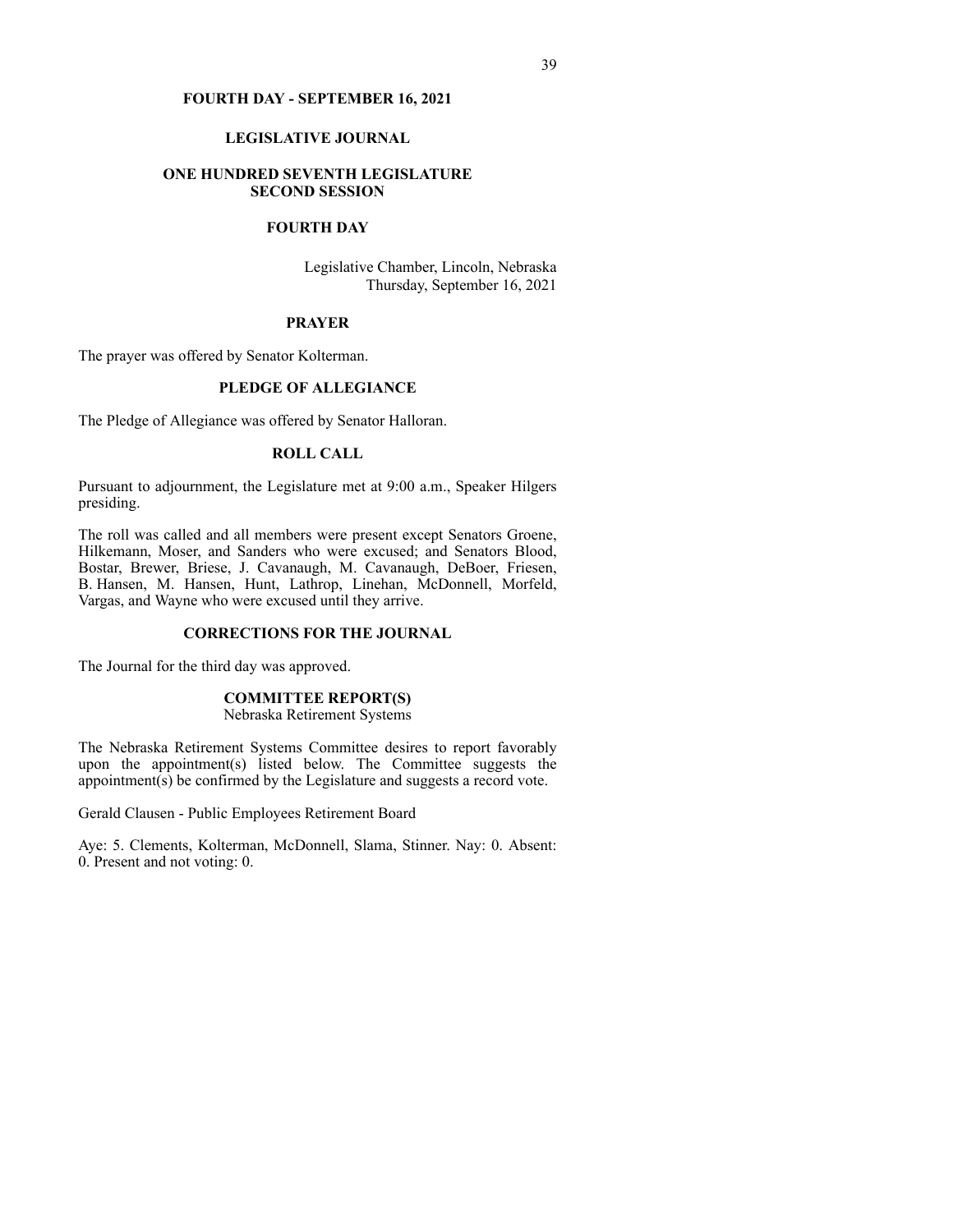#### (Signed) Mark Kolterman, Chairperson

#### Government, Military and Veterans Affairs

The Government, Military and Veterans Affairs Committee desires to report favorably upon the appointment(s) listed below. The Committee suggests the appointment(s) be confirmed by the Legislature and suggests a record vote.

Jeffrey Davis - Nebraska Accountability and Disclosure Commission

Aye: 7. Blood, Brewer, Halloran, Hansen, M., Lowe, McCollister, Sanders. Nay: 0. Absent: 1. Hunt. Present and not voting: 0.

The Government, Military and Veterans Affairs Committee desires to report favorably upon the appointment(s) listed below. The Committee suggests the appointment(s) be confirmed by the Legislature and suggests a record vote.

Darrin Barner - Nebraska Tourism Commission John P. Chapo - Nebraska Tourism Commission Barry McFarland - Nebraska Tourism Commission Ashley Olson - Nebraska Tourism Commission

Aye: 7. Blood, Brewer, Halloran, Hansen, M., Lowe, McCollister, Sanders. Nay: 0. Absent: 1. Hunt. Present and not voting: 0.

## (Signed) Tom Brewer, Chairperson

#### Judiciary

The Judiciary Committee desires to report favorably upon the appointment(s) listed below. The Committee suggests the appointment(s) be confirmed by the Legislature and suggests a record vote.

Habib Olomi - Board of Parole

Aye: 7. Brandt, DeBoer, Geist, Lathrop, Morfeld, Pansing Brooks, Slama. Nay: 0. Absent: 1. McKinney. Present and not voting: 0.

(Signed) Steve Lathrop, Chairperson

Health and Human Services

The Health and Human Services Committee desires to report favorably upon the appointment(s) listed below. The Committee suggests the appointment(s) be confirmed by the Legislature and suggests a record vote.

Kevin Bagley - Health Information Technology Board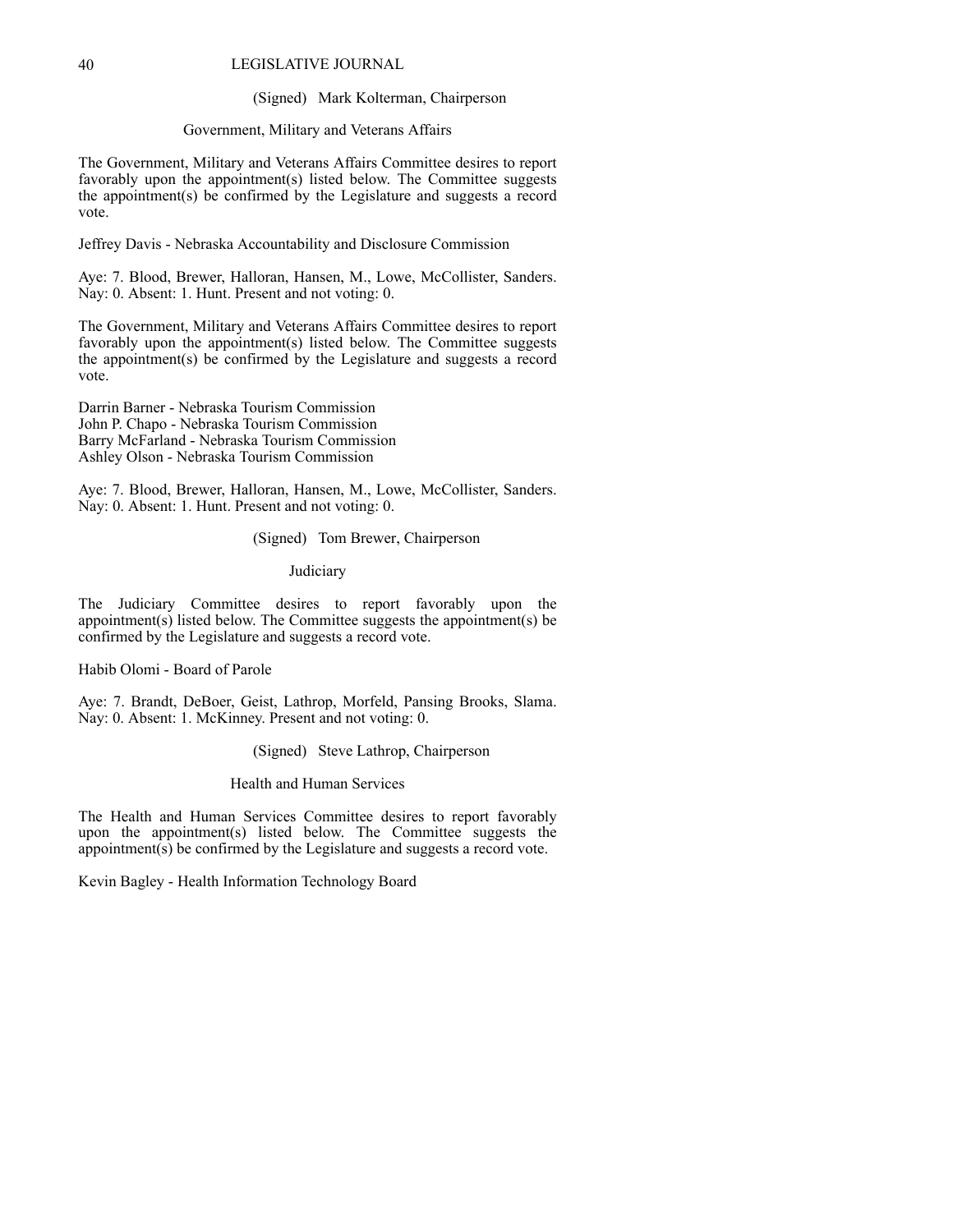Ashley Newmyer - Health Information Technology Board Felicia Quintana-Zinn - Health Information Technology Board

Aye: 6. Arch, Day, Hansen, B., Murman, Walz, Williams. Nay: 0. Absent: 0. Present and not voting: 1. Cavanaugh, M.

The Health and Human Services Committee desires to report favorably upon the appointment(s) listed below. The Committee suggests the appointment(s) be confirmed by the Legislature and suggests a record vote.

Manuela Banner - Health Information Technology Board Jessika Benes - Health Information Technology Board Aimee J. Black - Health Information Technology Board Jamie L. Bland - Health Information Technology Board Anna C. Dalrymple - Health Information Technology Board Lynn Elizabeth Modic Edwards - Health Information Technology Board Kimberley K. Haynes-Henson - Health Information Technology Board Monalisa McGee - Health Information Technology Board Stephen Salzbrenner - Health Information Technology Board

Aye: 7. Arch, Cavanaugh, M., Day, Hansen, B., Murman, Walz, Williams. Nay: 0. Absent: 0. Present and not voting: 0.

The Health and Human Services Committee desires to report favorably upon the appointment(s) listed below. The Committee suggests the appointment(s) be confirmed by the Legislature and suggests a record vote.

Michael Aerni - Foster Care Advisory Committee Michele R. Marsh - Foster Care Advisory Committee Noelle M. Petersen - Foster Care Advisory Committee Peggy Sue Snurr - Foster Care Advisory Committee

Aye: 7. Arch, Cavanaugh, M., Day, Hansen, B., Murman, Walz, Williams. Nay: 0. Absent: 0. Present and not voting: 0.

The Health and Human Services Committee desires to report favorably upon the appointment(s) listed below. The Committee suggests the appointment(s) be confirmed by the Legislature and suggests a record vote.

Donald N. Blackbird Jr. - Nebraska Child Abuse Prevention Fund Board Paul J. Nelson - Nebraska Child Abuse Prevention Fund Board Georgina Scurfield - Nebraska Child Abuse Prevention Fund Board

Aye: 7. Arch, Cavanaugh, M., Day, Hansen, B., Murman, Walz, Williams. Nay: 0. Absent: 0. Present and not voting: 0.

(Signed) John Arch, Chairperson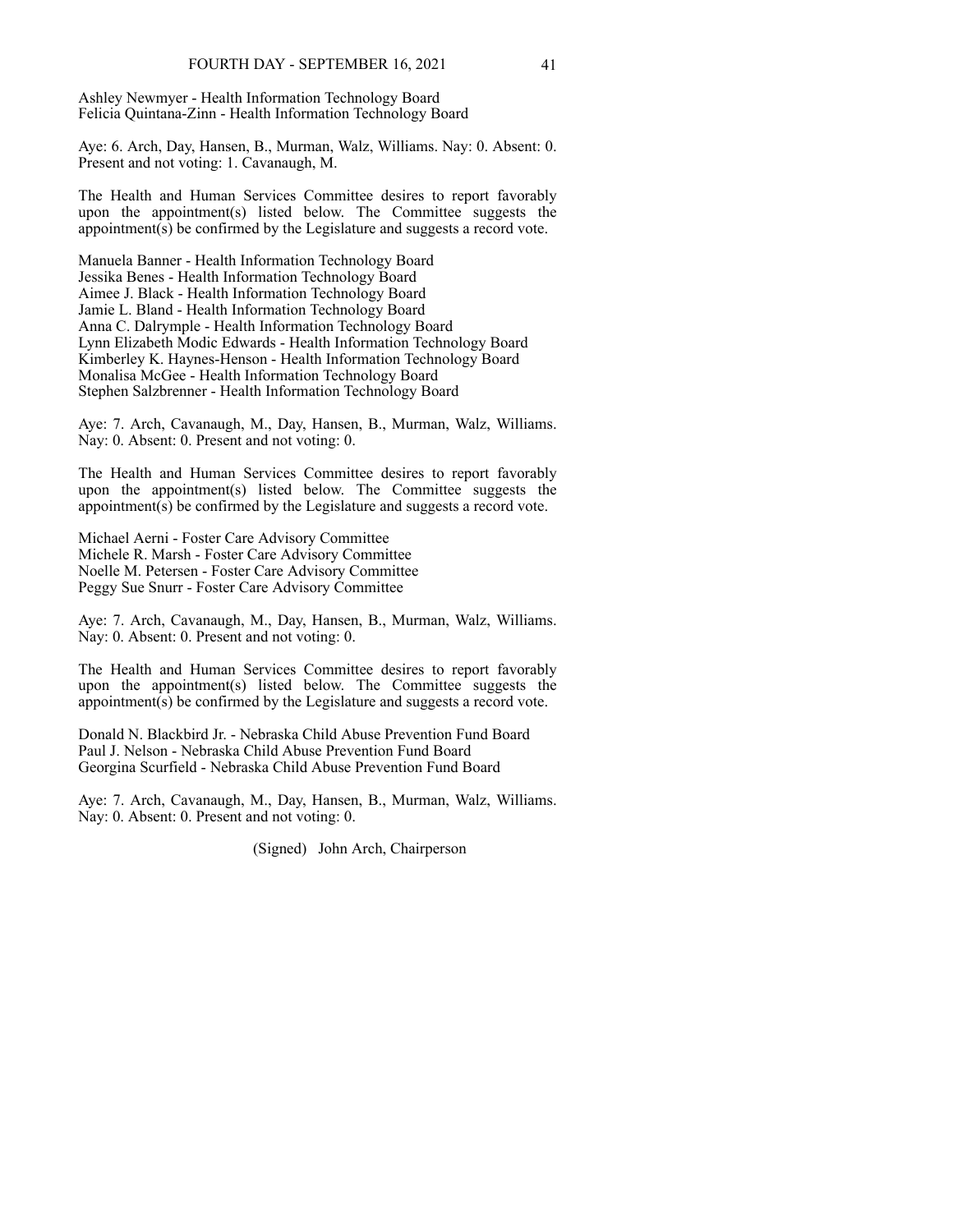#### Education

The Education Committee desires to report favorably upon the appointment(s) listed below. The Committee suggests the appointment(s) be confirmed by the Legislature and suggests a record vote.

Jeffrey M. Nellhaus - Technical Advisory Committee for Statewide Assessment

Linda Poole - Technical Advisory Committee for Statewide Assessment

Aye: 6. Day, Linehan, Murman, Pansing Brooks, Sanders, Walz. Nay: 0. Absent: 1. Morfeld. Present and not voting: 1. McKinney.

The Education Committee desires to report favorably upon the appointment(s) listed below. The Committee suggests the appointment(s) be confirmed by the Legislature and suggests a record vote.

James D. Scheer - Board of Educational Lands and Funds

Aye: 6. Day, Linehan, Murman, Pansing Brooks, Sanders, Walz. Nay: 0. Absent: 1. Morfeld. Present and not voting: 1. McKinney.

The Education Committee desires to report favorably upon the appointment(s) listed below. The Committee suggests the appointment(s) be confirmed by the Legislature and suggests a record vote.

Darrin Scott Good - Nebraska Educational Telecommunications Commission

Aye: 7. Day, Linehan, McKinney, Murman, Pansing Brooks, Sanders, Walz. Nay: 0. Absent: 1. Morfeld. Present and not voting: 0.

(Signed) Lynne Walz, Chairperson

#### **REFERENCE COMMITTEE REPORT**

The Legislative Council Executive Board submits the following report:

**LB/LR Committee** LB12 Redistricting LB15 Redistricting

> (Signed) Dan Hughes, Chairperson Executive Board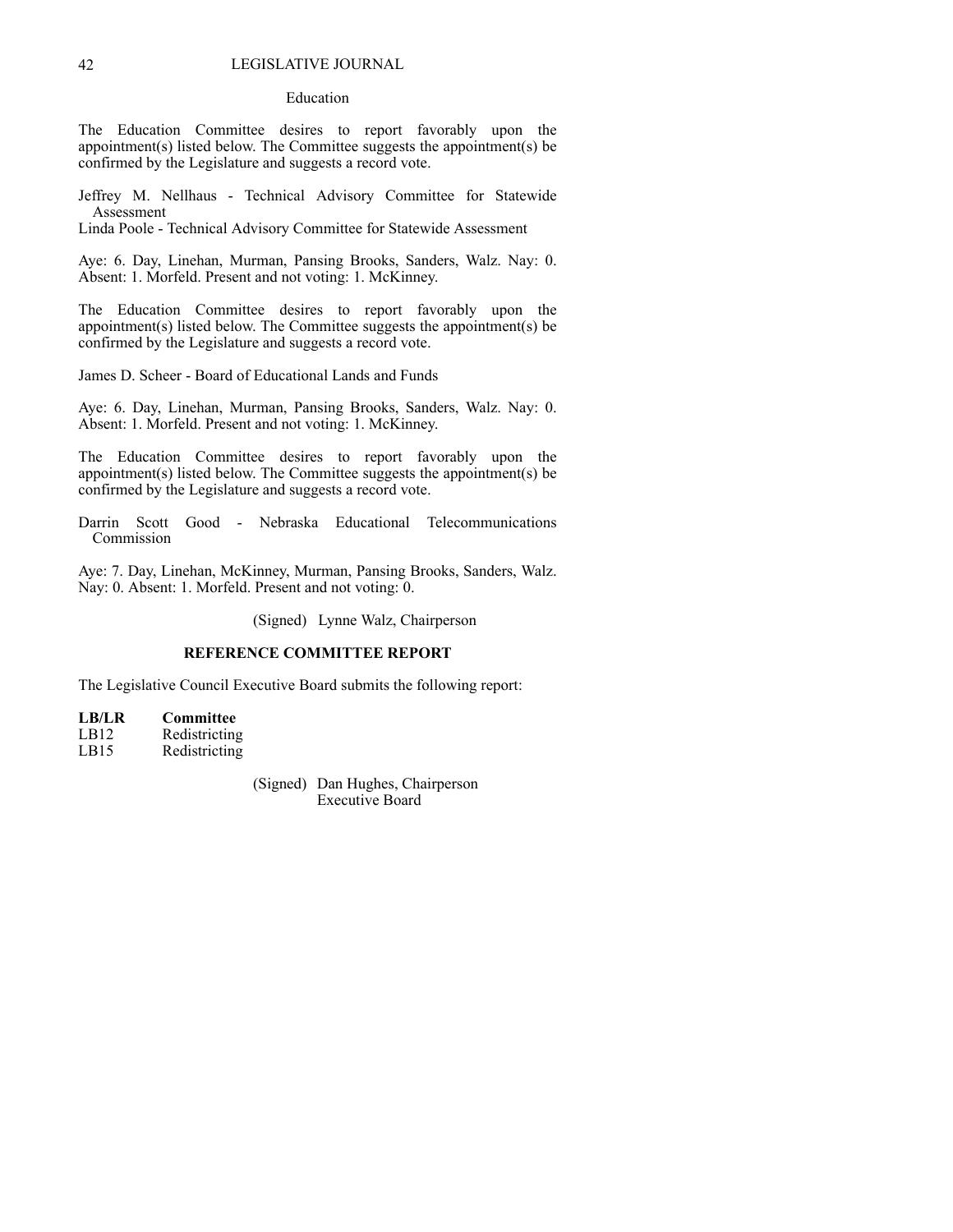#### **NOTICE OF COMMITTEE HEARING(S)**

Redistricting Room 1524

Friday, September 17, 2021 11:00 a.m. LB9 LB10 LB11 LB12 LB13 LB15

(Signed) Lou Ann Linehan, Chairperson

## **ATTORNEY GENERAL'S OPINION**

## Opinion 21-014

SUBJECT: Whether LB 12 Is Within The Scope Of The Governor's Special Session Call.

#### REQUESTED BY: Senator Mark Kolterman Nebraska Legislature

WRITTEN BY: Douglas J. Peterson, Attorney General L. Jay Bartel, Assistant Attorney General

### **INTRODUCTION**

The One Hundred Seventh Legislature convened its First Special Session on September 13, 2021. The special session was convened pursuant to a Proclamation issued by the Governor on August 27, 2021. The Governor's Proclamation called the Legislature into special session "for the purpose of considering and enacting legislation on only" seven subjects. Among the subjects listed is "[e]nacting legislation to redistrict boundaries for members of the Legislature." You have introduced LB 12, which proposes to amend Neb. Rev. Stat. § 32-508 (2016) to increase the number of members of the Legislature by changing the number of legislative districts from forty-nine to fifty. Your question is whether LB 12 falls within the scope of the Governor's Proclamation calling the Legislature into special session. As explained below, we conclude the bill is outside the scope of the call.

#### **ANALYSIS**

The Governor's authority to call the Legislature into special session is found in Neb. Const. art. IV, § 28, which provides: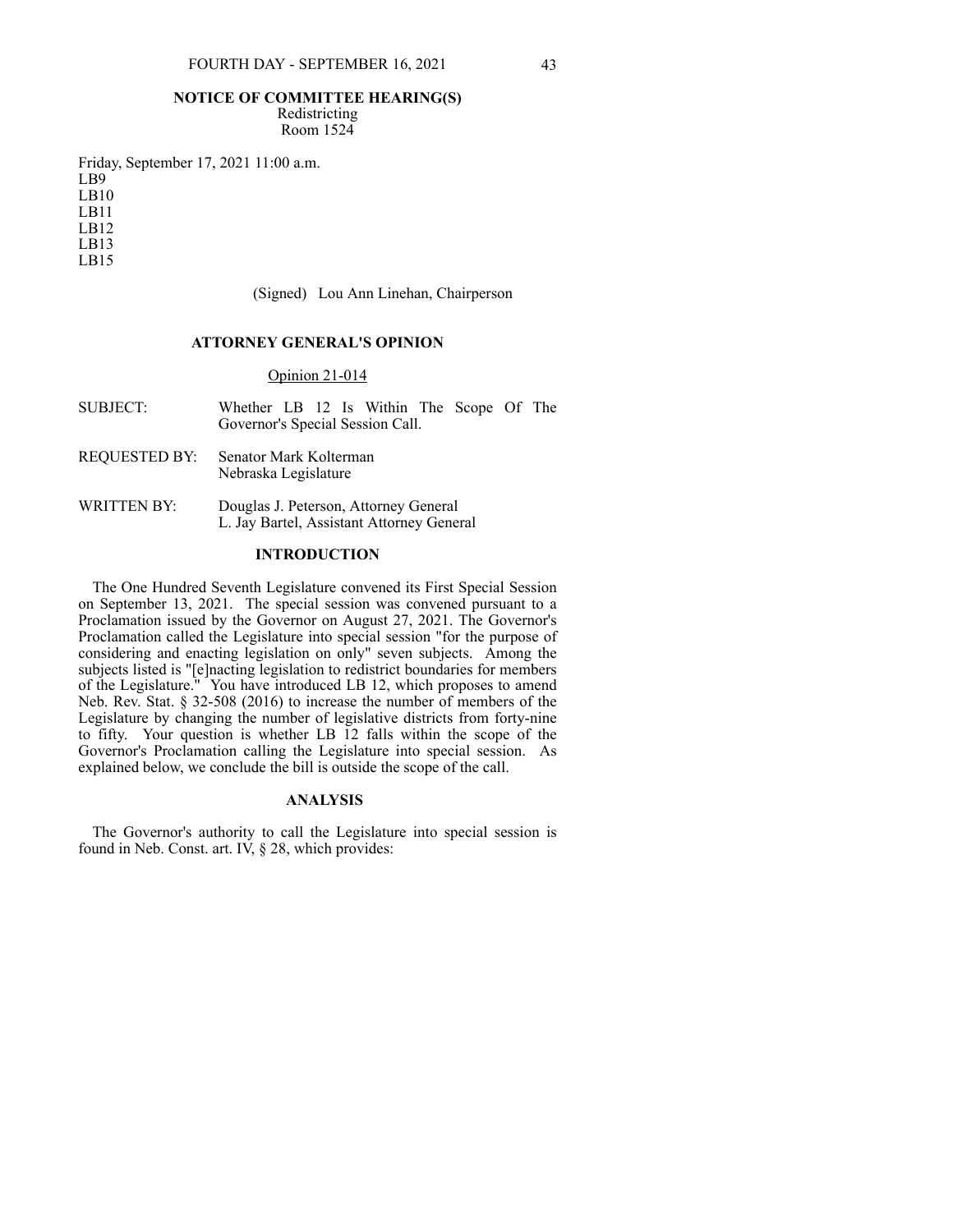The Governor may, on extraordinary occasions, convene the Legislature by proclamation, stating therein the purpose for which they are convened, and the Legislature shall enter upon no business except that for which they are called together.

We have discussed this constitutional provision in numerous previous opinions, and have noted that the final portion of art. IV, § 8 "places an express limitation on the power of the Legislature to act during a special session." Op. Att'y Gen. No. 09010 at 2 (November 6, 2009); Op. Att'y Gen. No. 01034 at 2 (October 31, 2001); Op. Att'y Gen. No. 89069 at 1 (November 9, 1989). That limitation was described in *Arrow Club, Inc. v. Nebraska Liquor Control Commission*, 177 Neb. 686, 689, 131 N.W.2d 134, 137 (1964):

It is well established that the Legislature while in special session can transact no business except that for which it was called together. The proclamation may state the purpose for which the Legislature is convened in broad, general terms or it may limit the consideration to a specified phase of a general subject. The Legislature is free to determine in what manner the purpose shall be accomplished, but it must confine itself to the matters submitted to it by the proclamation. (Citations omitted).

While noting the express constitutional limitation on the power of the Legislature to act in a special session, the court in *Arrow Club* also recognized that,

"[w]hile the Legislature must confine itself to the matters submitted, it need not follow the views of the Governor or legislate in any particular way. Within the special business or designated subjects submitted, the Legislature cannot be restricted or dictated to by the Governor. It is a free agent, and the Governor, under the guise of definition, cannot direct or control its action." (quoting *Commonwealth ex rel. Schnader v. Liveright*, 308 Pa. 35, 57, 161 A. 697, 703 (1932)).

*The Legislature while in special session may enact legislation relating to, germane to, and having a natural connection with the purpose for which it was convened*. The purpose or subject as stated in the proclamation is to be determined by an analysis and construction of the proclamation as in the case of any written instrument. The presumption is always in favor of the constitutionality of legislation, and an act should be held to be within the call if it can be done by any reasonable construction. *Arrow Club*, 177 Neb. at 690, 131 N.W.2d at 137 (emphasis added) (citations omitted).

Further, in *Jaksha v. State*, 222 Neb. 690, 696, 385 N.W.2d 922, 926 (1986), the Nebraska Supreme Court quoted favorably from *Stickler v. Higgins*, 269 Ky. 260, 265, 106 S.W.2d 1008, 1011 (1937), to the effect that a Kentucky constitutional provision very similar to Neb. Const. art. IV, § 8 confers upon the Governor "the power and authority to limit . . . the subjects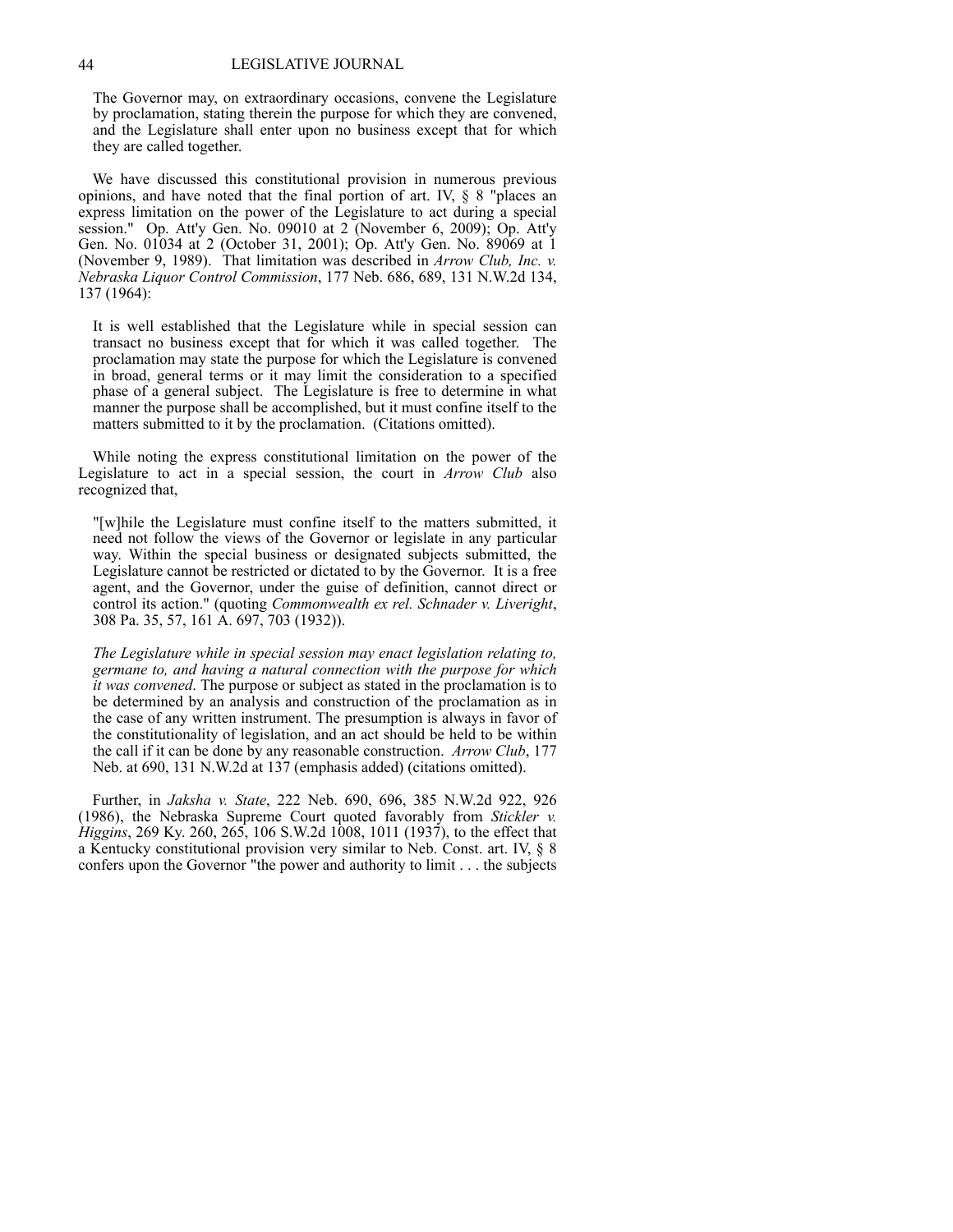that the Legislature might consider at [an] extraordinarily called session." The *Jaksha* court then went on to state:

We conclude that Neb. Const. art. IV,  $\S$  8, as part of the power of the executive branch of government, permits the Governor to determine when an extraordinary occasion exists, necessitating convention of a special session of the Nebraska Legislature. The subject matter restriction envisioned in Neb. Const. art. IV, § 8, empowers the Governor to set the boundaries of legislative action permissible at a special session of the Nebraska Legislature. 222 Neb. at 698, 385 N.W.2d at 927.

We have also recognized that, while the Legislature may enact legislation during a special session "relating to, germane to, and having a natural connection with the purpose for which it was convened," *Arrow Club*, 177 Neb. at 690, 131 N.W.2d at 137, the Nebraska Supreme Court has "adopted a narrow view of germaneness, limiting it to 'a specified phase of a general subject."' Op. Att'y Gen. No. 01034 at 4 (Oct. 31, 2001) (quoting *Arrow Club*, 177 Neb. at 689, 131 N.W.2d at 137)). As stated in Opinion No. 01034: "In light of the *Arrow Club* decision, it appears the Nebraska Supreme Court would take a restrictive view of what legislation is considered germane to a Governor's special session call." *Id.*

The Governor's call, in addition to authorizing legislation to appropriate funds for the necessary expenses of the special session, includes six subjects. Each is limited to "[e]nacting legislation to redistrict boundaries" for various offices. The subject of item five of the call is "[e]nacting legislation to redistrict boundaries for members of the Legislature." LB 12 would amend Neb. Rev. Stat. § 32-508 (2016) to "divide the state into fifty legislative districts," rather than the forty-nine legislative districts currently established by law.

The Nebraska Constitution provides "[t]he Legislature shall by law determine the number of members to be elected and divide the state into legislative districts." Neb. Const. art. III, § 5. The Constitution further provides "[t]he Legislature shall consist of not more than fifty members and not less than thirty members." Neb. Const. art. III, § 6. While the Constitution thus would permit legislation creating an additional legislative district to bring the total membership of the Legislature to fifty senators, the relevant specific subject in the call is restricted to enacting legislation "to redistrict boundaries" for members of the Legislature. The number of legislative districts and members of the Legislature is not sufficiently related to or naturally connected with this specific subject to fall within the limited scope of redistricting legislation permitted under the Governor's Proclamation.

While LB 12 is not within the scope of the current call, "the Governor may, during the Legislature's special session convened pursuant to a gubernatorial proclamation, submit by an appropriate amended proclamation any additional subjects for valid legislation to be enacted at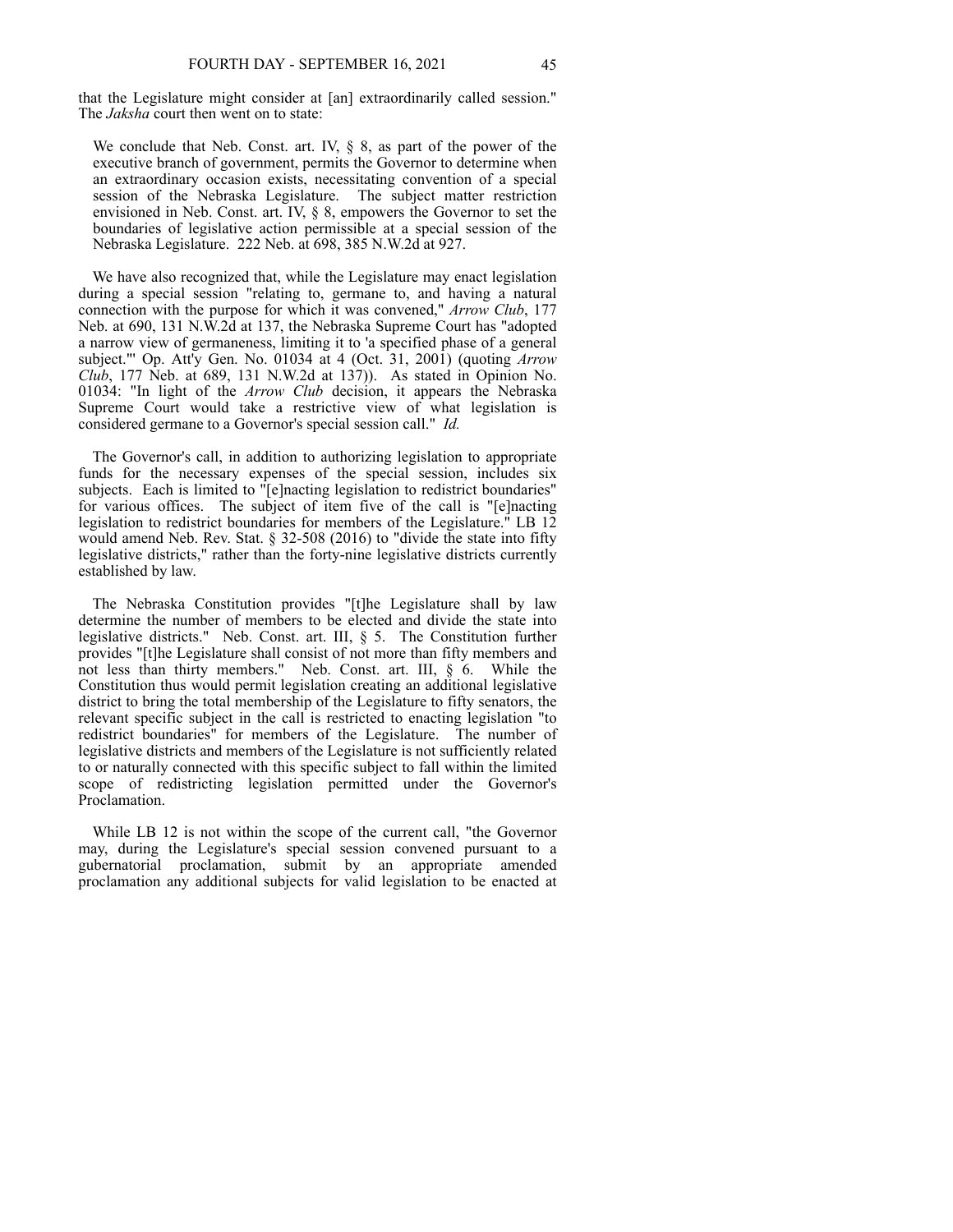such special session of the Legislature." *Jaksha v. State*, 222 Neb. at 698, 385 N.W.2d at 927. You are, of course, free to ask the Governor to issue an amended proclamation to expand the subject matter of the call to include consideration of LB 12.

### **CONCLUSION**

The Governor's Proclamation restricts the subject of legislative redistricting to "[e]nacting legislation to redistrict boundaries for members of the Legislature." The increase in the number of legislative districts and members of the Legislature proposed under LB 12 is not sufficiently related to, germane to, and naturally connected with the limited scope of redistricting legislation allowed under the call. Expanding the call to include consideration of the matters proposed in LB 12 would be permissible, however, if the Governor were to issue an amended proclamation adding this subject to the call.

Very truly yours,

(Signed) DOUGLAS J. PETERSON Attorney General (Signed) L. Jay Bartel Assistant Attorney General

pc Patrick O'Donnell Clerk of the Nebraska Legislature

07-1417-29

# **REPORT OF REGISTERED LOBBYISTS**

Following is a list of all lobbyists who have registered as of September 15, 2021, in accordance with Section 49-1481, Revised Statutes of Nebraska. Additional lobbyists who have registered will be filed weekly.

> (Signed) Patrick J. O'Donnell Clerk of the Legislature

Acierno, Jenifer Jensen Rogert Associates, Inc. (Withdrawn 06/23/2021) Ames, Ann Windstream Baird Holm LLP Bridgepoint Holdings NE, LLC Benson, David American Cancer Society Cancer Action Network (Withdrawn 07/29/2021) Blake, Jeremiah Blue Cross and Blue Shield of Nebraska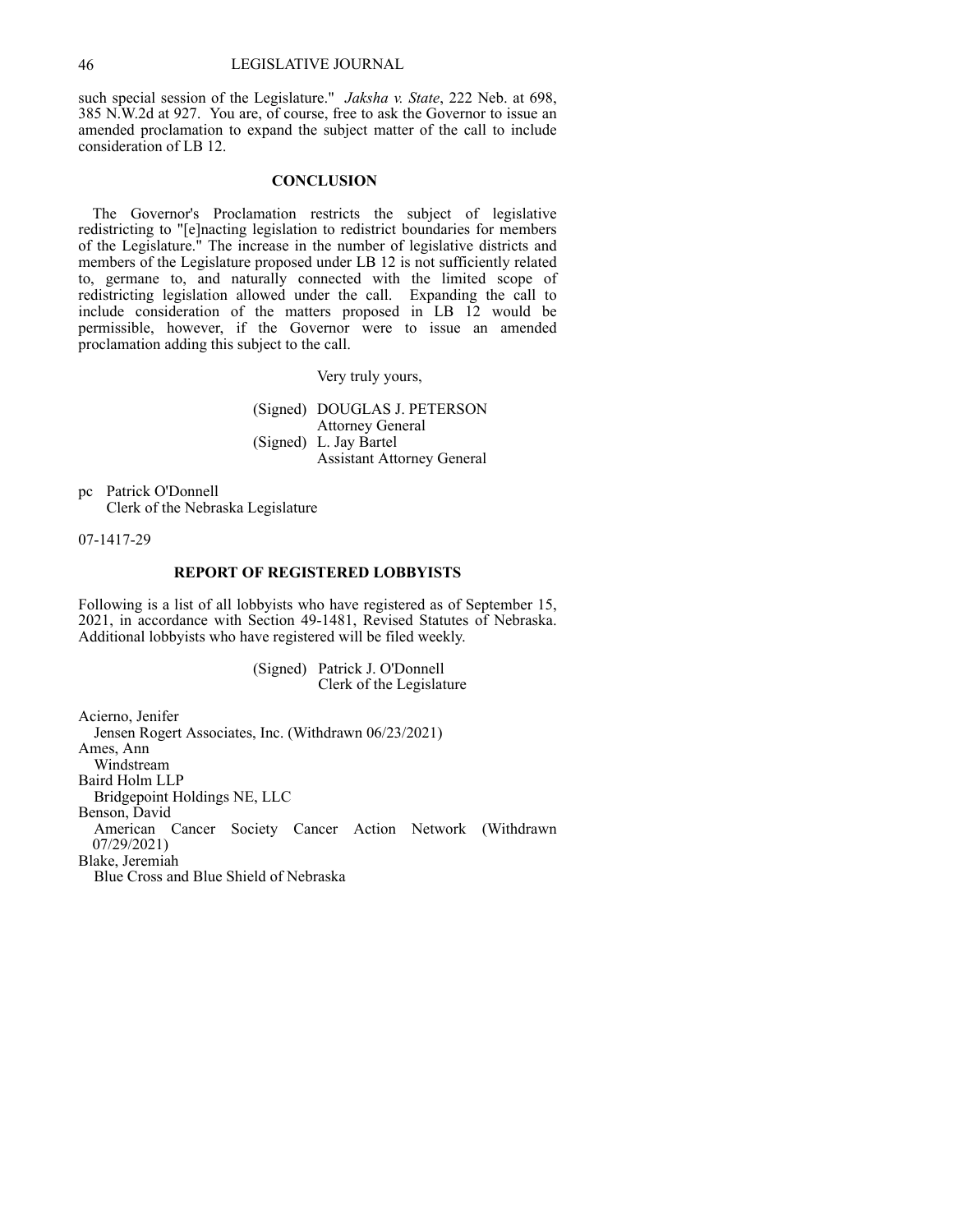Charter Communications, Inc. (Withdrawn 08/12/2021) Block, Kristi Nebraska Grain and Feed Association (Withdrawn 06/02/2021) DeMont, Nicole National Redistricting Action Fund Devitt, Michelle Heartland Workers Center (Withdrawn 08/17/2021) Fallabel, Christine Dexcom, Inc. Frevert, Ashley Community Action of Nebraska (Withdrawn 06/17/2021) Garcia, Lauren American Federation for Children Nebraska Catholic Conference (Withdrawn 07/12/2021) Hack, Mace A. Nature Conservancy, The (Withdrawn 06/03/2021) Jones Jr., Dallas Lincoln Independent Business Association (LIBA) (Withdrawn 07/20/2021) Kissel Kohout ES Associates, LLC Accel Entertainment, Inc. Park'N Go of Nebraska, LLC Marquis-Favinger, Carrie Nebraska Realtors Association (Withdrawn 07/21/2021) Moore, Travis Lincoln Electric System Mueller Robak AMUR Equipment Finance POET Nickerson, Jocelyn S. Humane Society of the United States, The (Withdrawn 07/29/2021) O'Hara Lindsay & Associates, Inc. Pace-O-Matic (Withdrawn 07/08/2021) Saint Francis Ministries O'Keefe, Karen Marijuana Policy Project (Withdrawn 07/19/2021) Peetz & Company School Employees' Retirement System of Douglas County School District 1 (Withdrawn 07/21/2021) Potter, Cara E. Anthem, Inc. and Its Affiliates (Withdrawn 08/03/2021) Radcliffe, Walter H. of Radcliffe Gilbertson & Brady CIOX Health, LLC c/o MultiState Associates, Inc. (Withdrawn 08/20/2021) Waldron, Kelsey Women's Fund of Greater Omaha, Inc. (Withdrawn 07/13/2021) Zulkoski Weber LLC CNH Industrial America LLC c/o MultiState Associates JE Dunn Construction (Withdrawn 06/22/2021) John Deere c/o MultiState Associates Inc.